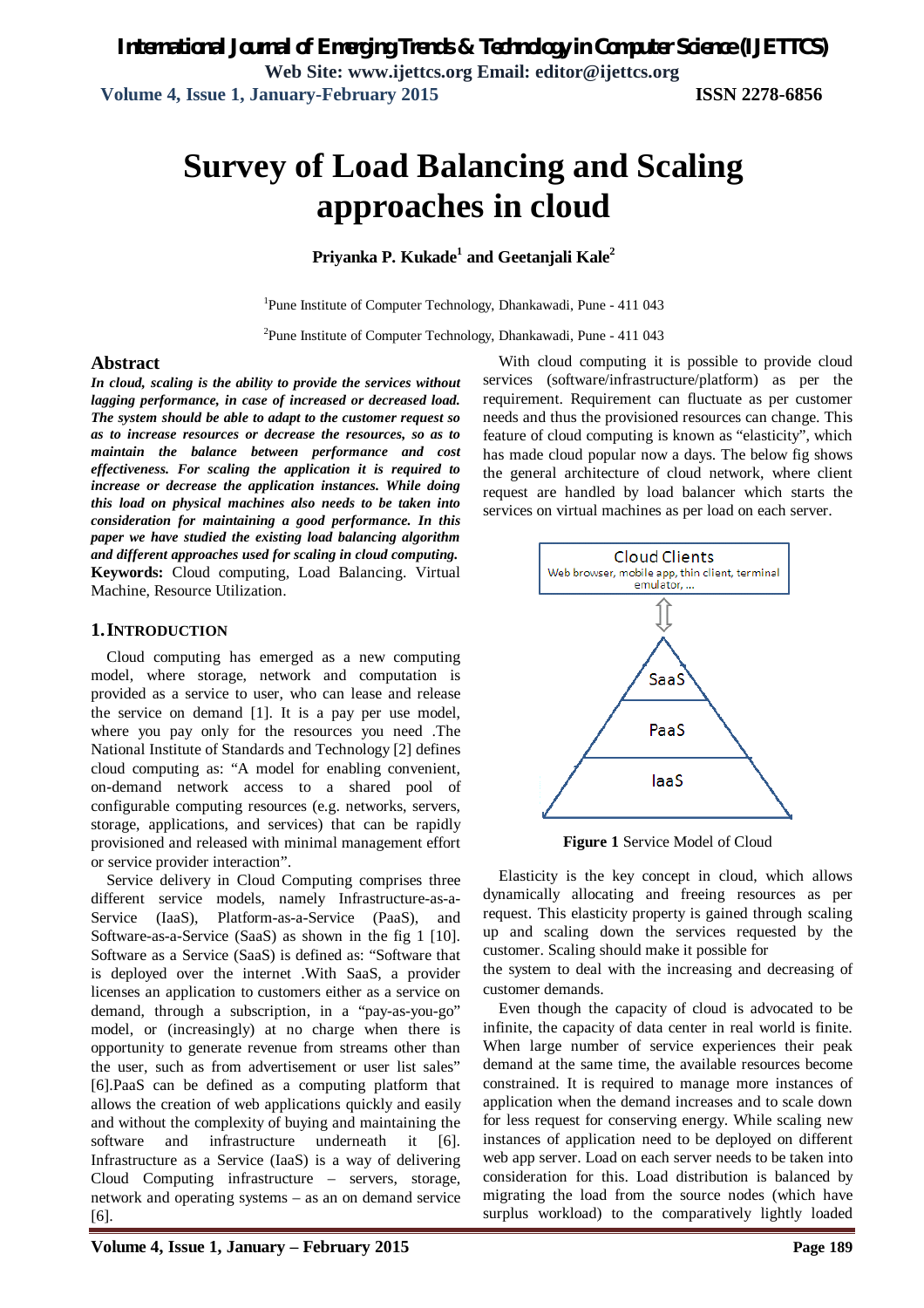## *International Journal of Emerging Trends & Technology in Computer Science (IJETTCS)* **Web Site: www.ijettcs.org Email: editor@ijettcs.org Volume 4, Issue 1, January-February 2015 ISSN 2278-6856**

destination nodes.

The rest of the paper is organized with the sections as follows. As for scaling of application load balancing is also required as a part of scaling, we are presenting survey of the existing load balancing algorithm in Section 2. Section 3 gives the overview of different scaling approaches in cloud. Finally, we conclude the paper.

#### **2.EXISTING LOAD BALANCING ALGORITHM**

In cloud computing environment load balancing is required distribute the dynamic local workload evenly between all the nodes [5][8][9]. Load balancing is used to make sure that none of your existing resources are idle while others are being utilized. The below fig 2 shows the general architecture of cloud network, where client request are handled by load balancer which starts the services on virtual machines as per load on each server. The different load balancing strategies are discussed below.



**Figure 2** Cloud Architecture

Priya, S. Mohana, and B. Subramani has proposed an innovative load balancing technique Resource-Aware-Scheduling algorithm (RASA) [13]. This technique is a combination of Min-min and Max-min strategy. Here the virtual nodes are created first. Then response time of each VM is calculated and then accordingly least loaded node is found and client is given that node. The strategy is to apply Max-min if number of resources are even else Minmin strategy is used.

The throttled load balancing algorithm is explained by Sharma, Tejinder, and Vijay Kumar Banga [14]. Client request the VM to data center, which forwards it to load balancer. Load balancer maintains an index table of the available VM and their busy or available status. It then returns the ID of the first VM it encounters while scanning the list which can meet requirement to the data center. If the list is scanned completely and no VM is found it returns -1 to data center and data center queues

the client request. When VM is available load balancer informs data center and it is allocated to client.

Shagufta Khan and Niresh Sharma have used modified approach of ant colony optimization [17]. In this approach ant travels in one direction at a time. It uses two directions of travelling-forward and backward. When the ant travels in forward direction it searches for overloaded node following the foraging pheromone and updates foraging trials. Same way, the ant travels in backward direction after encountering overloaded node by following the trailing pheromone and updates trailing pheromone trials in the path. It considers the minimum migration time of a node to find under loaded node.

Load balancing approach is described using honey bee foraging behaviour by Harshit Gupta, Kalicharan Sahu [19]. A fraction of honey bee called forager bees search for the food source. On finding the food source they return to beehive and perform waggle dance. Waggle dance gives indication of the quality and quantity of the food. Scout bees then follow forager bees to location and reap the food. Scout bees then return to the beehive and perform waggle dance to display the amount of food left. In this paper the tasks are to be send to the under loaded machine and like foraging bee the next tasks are also sent to that virtual machine till the machine gets overloaded as flower patches exploitation is done by scout bees. But their strategy considers minimum migration time factor and does not consider all QoS factors.

#### **3.SCALING APPROACHES IN CLOUD**

Elasticity property of cloud is gaining more attraction of people. Horizontal and vertical scaling are the ways by which scaling can be accomplished as shown in the fig 3. Horizontal scaling deals with adding or removing of resources that are of the same type. Vertical scaling deals with replacing the existing resource with the lower or higher capacity. Different approaches have been followed by researcher, enhancing the scalability. Here are the few strategies of application scaling in cloud.

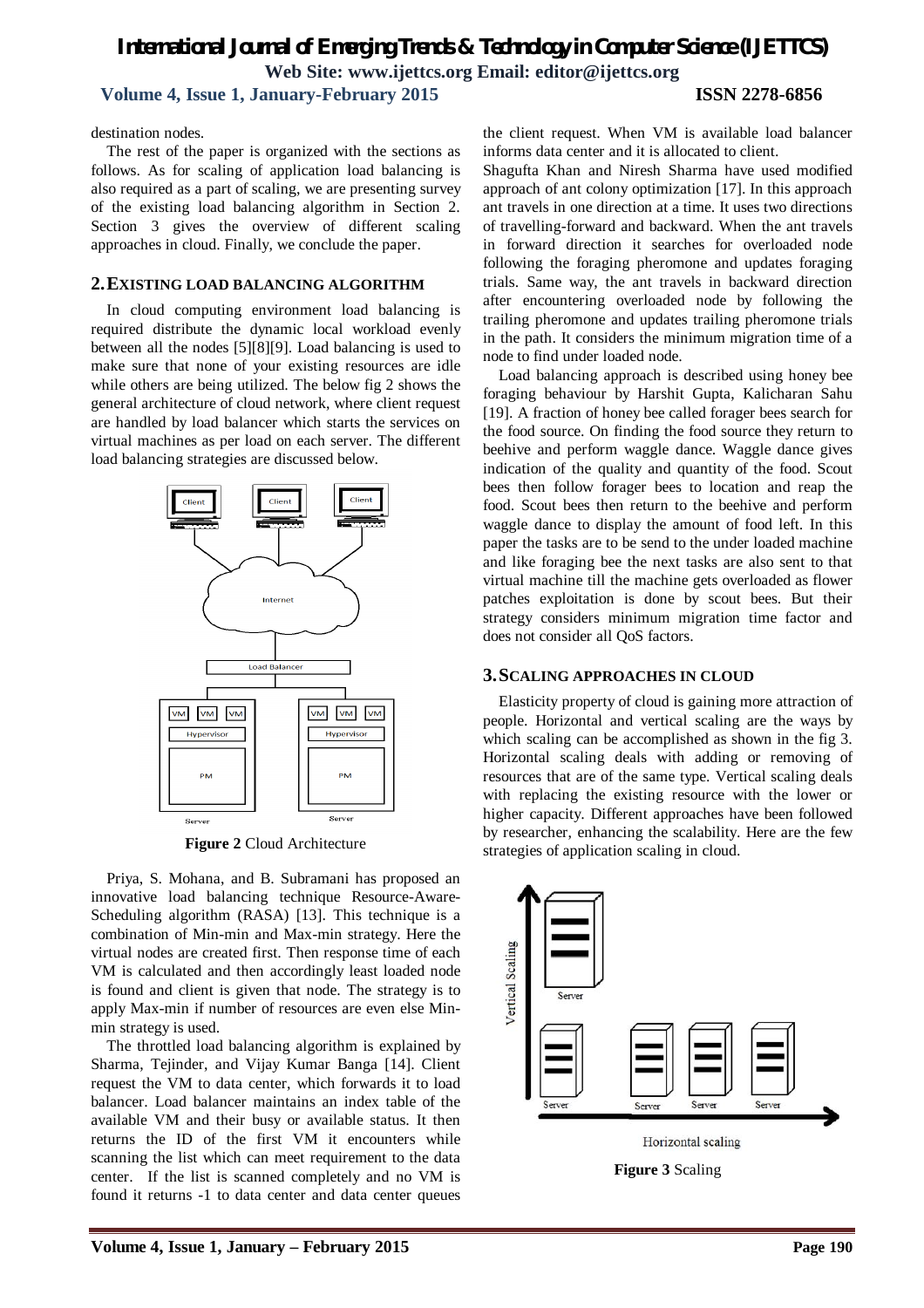# *International Journal of Emerging Trends & Technology in Computer Science (IJETTCS)* **Web Site: www.ijettcs.org Email: editor@ijettcs.org**

## **Volume 4, Issue 1, January-February 2015 ISSN 2278-6856**

Application scalability issues and strategies in different Service model of cloud is explained by Vaquero, Luis M., Luis Rodero-Merino, and Rajkumar Buyya [3]. Scaling in IaaS can be done in two ways- horizontal scaling and vertical scaling. Here author has classified two ways of achieving scalability in PaaS model- the container and the database management system (DBMS) scalability. User component is deployed and run in the software platform called container. Different platforms can be used by different PaaS providers. Author suggested that for the components hosted by PaaS, platform type can define different lifecycles, services and APIs. On the other hand, databases provide data persistence support. It should address the demand for data transactions support combined with big availability and scalability requirements.

The auto-scaling problem for a more general application model is explored and allow individual (nonuniform) job deadlines [4]. Here the aim is to complete all jobs by using resources that are less costly within the given deadline. Deadlines are used as a performance requirements specified by the users, and deadline misses are not strictly prohibited. Web request response time, network latency and a program's running time is selected as a deadline .Deadline assignment techniques are used to calculate an optimized resource plan for each job and the number of instances using the Load Vector idea is determined. Job scheduling and resource scaling is addressed at the same time by considering both the joblevel and global-level cost-efficiency.

A lightweight approach is proposed by Han, Rui, et al for achieving more cost-efficient scaling of cloud resources at the IaaS cloud provider's side is proposed [7]. The multi-tiered applications, which are already implemented using multiple VM's have improved resource utilization between VM's as application demands vary. It proposed the following: Fine-grained scaling approach, Improving resource utilization, Implementation and experimental evaluation. They have proposed an intelligent platform based on the LS (light weight scaling) algorithm, which is implemented to automate the scaling process of cloud applications.

Automatic scaling problem is summarized in the cloud environment by Sharma, Tejinder, and Vijay Kumar Banga [18]. It is modelled as a modified Class Constrained Bin Packing (CCBP) problem. Here each server is a bin and each class represents an application. Here an innovative auto scaling algorithm to solve the problem and present a rigorous analysis on the quality of it with provable bounds is made. Compared to the existing Bin Packing solutions, item departure is supported which can effectively avoid the frequent placement changes caused by repacking. It support green computing by adjusting the placement of application instances adaptively and putting idle machines into the standby mode.

#### **4.CONCLUSION**

In this paper, we have surveyed various scaling strategies and load balancing techniques for cloud computing. Different techniques suggested by authors are discussed in this paper. The main purpose of scaling is adjust the application instances as per the user requirement. Scaling should take into consideration load balancing, by distributing load dynamically among the nodes and to make maximum resource utilization by reassigning the total load to individual node. Thus efficient and even distribution of resources is done, thus improving the performance of the system.

## **5.ACKNOWLEDGEMENT**

I would like to express my gratitude to my project manager Arvind Jagtap for the useful comments, remarks and engagement through the learning process of this part of master thesis. Furthermore I would like to thank Bhaskar Kulkarni for introducing me to the topic as well for the support on the way. This research is sponsored by SAS R&D India and the contents of this paper belong to SAS R&D India.

## **References**

- **[1]** Zhang, Qi, Lu Cheng, and Raouf Boutaba. "Cloud computing: state-of-the-art and research challenges.", Journal of internet services and applications 1.1 (2010): 7-18.
- **[2]** NIST: http://www.nist.gov/itl/cloud/
- **[3]** Vaquero, Luis M., Luis Rodero-Merino, and Rajkumar Buyya, "Dynamically scaling applications in the cloud", ACM SIGCOMM Computer Communication Review 41.1 (2011): 45-52.
- **[4]** Mao, Ming, and Marty Humphrey,"Auto-scaling to minimize cost and meet application deadlines in cloud workflows", Proceedings of 2011 International Conference for High Performance Computing, Networking, Storage and Analysis. ACM, 2011.
- **[5]** Bala, Anju and Chana, Inderveer, "A survey of various workflow scheduling algorithms in cloud environment", 2nd National Conference on Information and Communication Technology (NCICT), 2011.
- **[6]** Kepes, Ben. "Understanding the cloud computing stack: SaaS, PaaS, IaaS ", Diversity Limited (2011): 1-17.
- **[7]** Han, Rui, et al. "Lightweight resource scaling for cloud applications", Cluster, Cloud and Grid Computing (CCGrid), 2012 12th IEEE/ACM International Symposium on. IEEE, 2012.
- **[8]** Chaudhari, Anand and Kapadia, Anushka, "Load Balancing Algorithm for Azure Virtualization with Specialized VM", International Journal of Innovations in Engineering and Technology (IJIET) Vol. 2 Issue 3 June 2013.